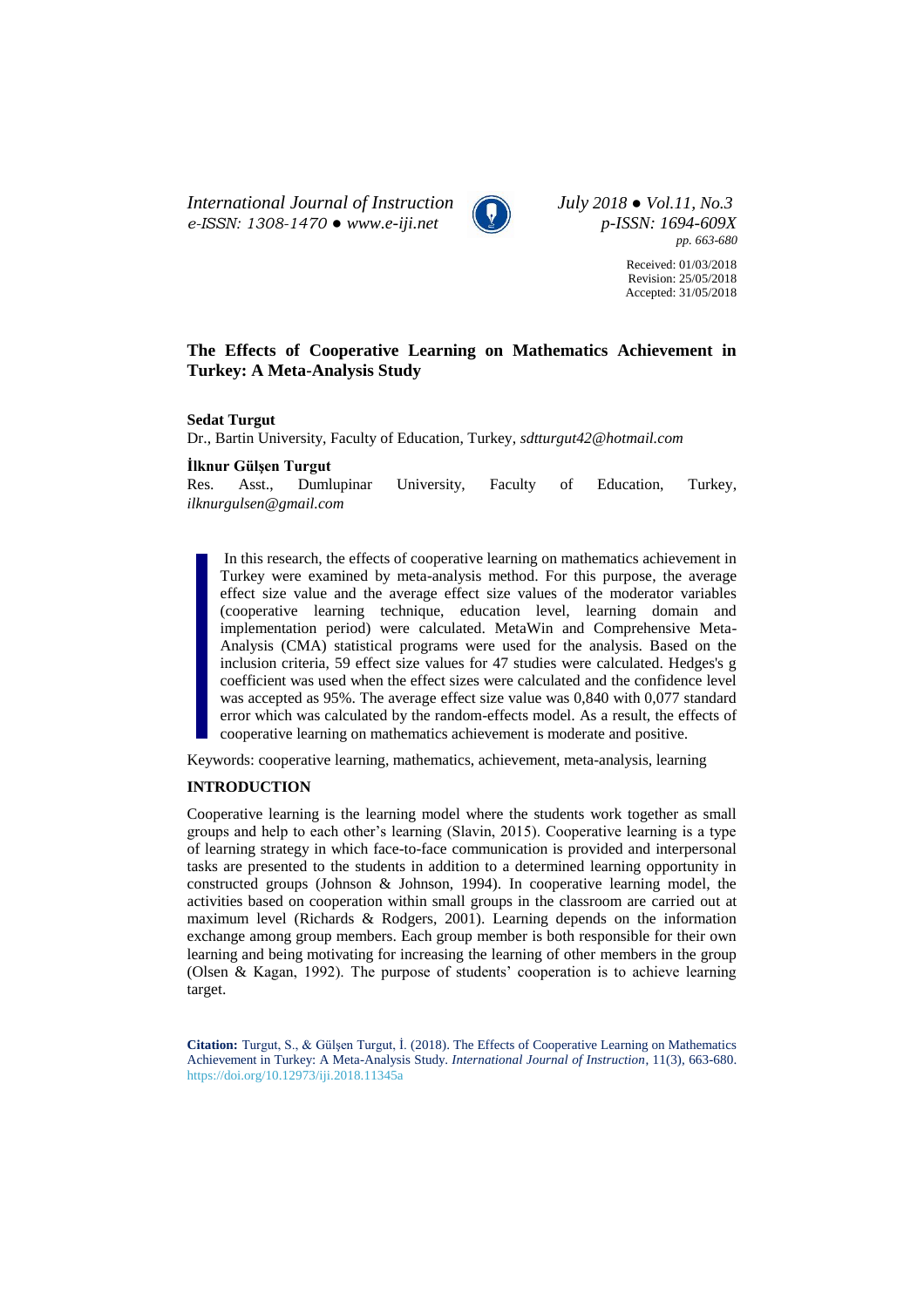Cooperative learning is an alternative classroom structure and it makes developing learning, positive peer relationships and positive attitude towards the school easier (Johnson & Johnson, 1989). This learning model not only creates a learner centered environment but also helps teachers in classroom management (Sharan, 1994). The groups or group members are not active alone. The teachers also actively operate in constructing the groups. The teachers need to design the activities for providing the group members with fertile study conditions. Additionally, the group members need to have acquired some certain social skills to study with each other efficiently. From this viewpoint, the teachers should provide their students with acquiring some social skills.

Depending on the project structure, the groups can study for a few minutes or for a few months in cooperative learning (Slavin, 1997). Group members are responsible for both their own learning and the others. Any group members target the achievement of all other group members. Thus, a mutual commitment among group members develops (Stevens, 2008). Hence, the group members support and motivate each other. Peer relationships develop among group members. The students acquire some social skills.

Each group activity does not mean cooperative learning. An activity should include five main elements as positive interdependence, individual responsibility, supportive face-toface communication, social skills and evaluation of group process in order to be cooperative (Johnson & Johnson, 1989; Johnson & Johnson, 1999).

Positive interdependence is individual perceptions of setting connections with others anyway (Johnson & Johnson, 1999). In cooperative learning, the works of each group member will help others. Each of the group members will think that anyone will not be able to achieve if they are not successful. The teacher can create positive interdependence among group members by determining learning tasks.

Personal responsibility includes evaluating and sharing each group member's performance with other group members. It is purposed to strengthen each group member in cooperative learning and the group members are regarded as responsible for the work they undertake (Johnson & Johnson, 1999). Therefore, personal responsibility is motivating for group members. It provides increase of cooperation and information sharing among group members.

Face-to-face supportive interaction includes the behaviors of group members such as supporting each other's efforts, encouraging each other. Some cognitive activities arise when group members promote each other's learning (Johnson & Johnson, 1999). The more face-to-face interaction is experienced among group members, the easier they understand each other's thinking processes and interact socially.

Social skills improve intrapersonal and interpersonal skills of the group members. Unqualified group members cannot perform an efficient cooperation (Johnson & Johnson, 2009). The skills like leadership, communication, decision making, trust building should be taught to group members (Johnson & Johnson, 1999). Each group member should be promoted for using these skills.

Evaluation of the group process includes at which degree the group members reached their objectives and how efficiently they maintained relationships (Johnson & Johnson,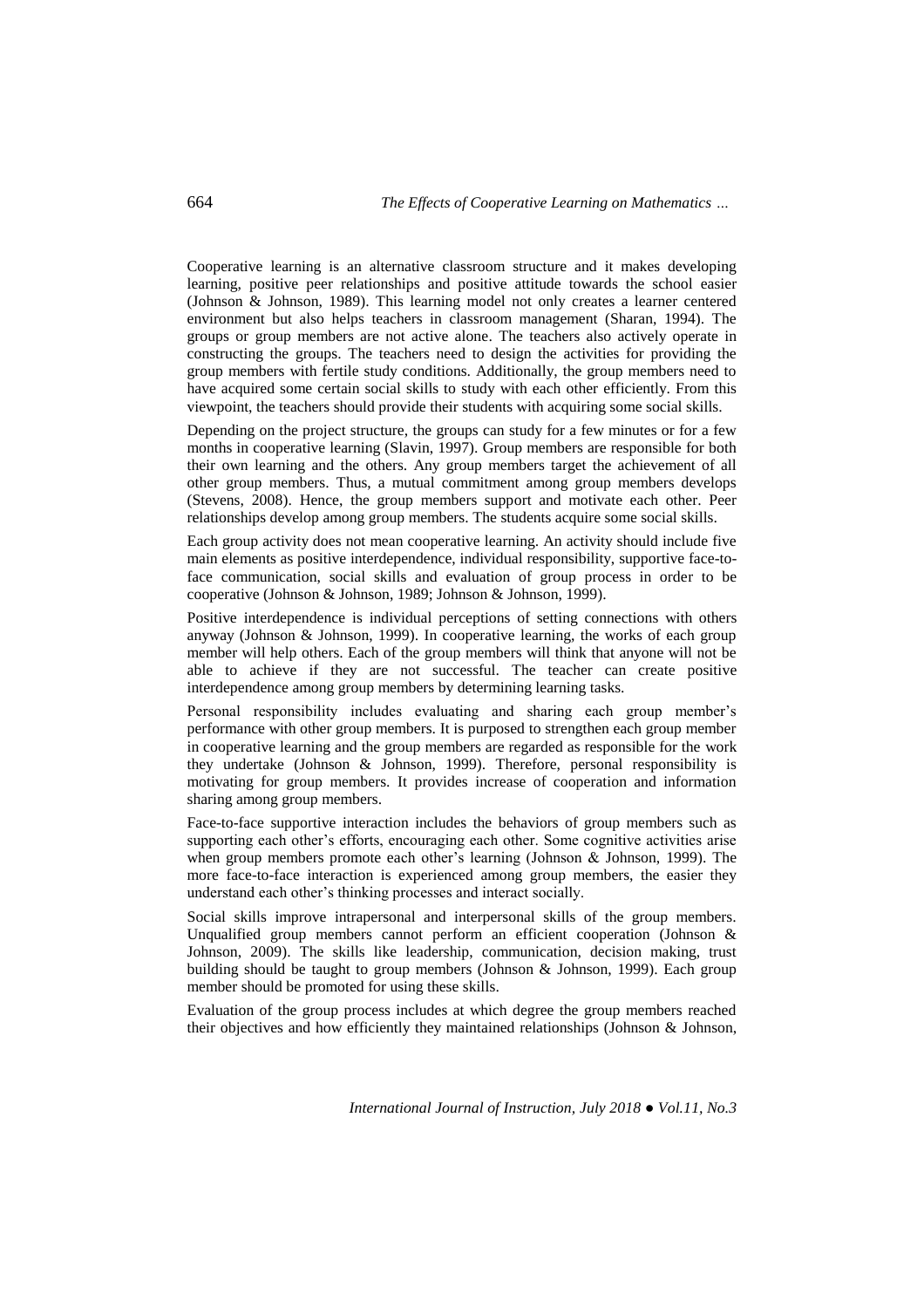1999). The group members decide on the beneficial behaviors and necessary activities. They determine the necessary activities that should be done during ongoing process. Thus, they can identify and solve existing problems. Thus, they can continue for reaching mutual objectives in a healthier way.

Cooperative learning is an overall concept used for maintaining and organizing in-class instruction (Johnson, Johnson & Stanne, 2000). Different cooperative learning techniques are stated in the literature. The most common ones of these are as follow: learning together (LO), team-game-tournament (TGT), group research, constructive discussion, jigsaw, students teams achievement divisions (STAD), complex instruction, team assisted instruction, cooperative learning structures, and cooperation-assisted combined reading and writing (Johnson, Johnson & Stanne, 2000). Each of these techniques has its own original rules. Some techniques are more rule-based whereas others are more flexible. The teachers can apply these techniques according to their teaching objectives.

There are numerous scientific studies investigating the effect of cooperative learning on mathematics achievement in Turkey. In these researches, effects of different cooperative learning techniques at different educational levels, with different samples and in different implementation periods have been investigated. Different results have been obtained by these independent researches. More extensive evaluations can be done by combining these researches. Hence, the researches will be able to holistically approach the subject and to direct their studies. At that point, the role of meta-analysis studies arises. By meta-analysis, results of similar studies done independently can be combined by statistical method and interpreted coherently (Cohen, Manion & Morrison, 2007). Investigating the literature, there are meta-analysis studies examining the effect of cooperative learning on mathematics achievement. Çapar and Tarım (2015) examined the local and international studies done between 1988 and 2010 in their research. They calculated the overall effect of cooperative learning on attitude and achievement. In addition, they calculated and interpreted the effect of educational level, learning domain, cooperative learning technique and experiment period on achievement. Çelik (2013) examined the local studies between 2005 and 2011 in his study examining the effect of alternative instruction methods on mathematics achievement. He calculated the overall effect of 12 studies based on cooperative learning among alternative methods in his study. Şad, Kış and Demir (2017) calculated 16 cooperative learning-based studies' overall effect between 2006 and 2010 in their study examining the effect of modern learning approaches on mathematics achievement. When the studies are overviewed, it is seen that they examined the cooperative learning-based studies done before 2013. Thus, it can be said that a contemporary meta-analysis study is needed on this subject.

The local studies based on cooperative learning and done between 2000 and 2017 have been examined in this study. The overall effect of cooperative learning on mathematics achievement has been calculated and interpreted within this scope. Additionally, the effect of cooperative technique implemented, educational level, learning domain and implementation period on achievement has been calculated and the findings have been interpreted.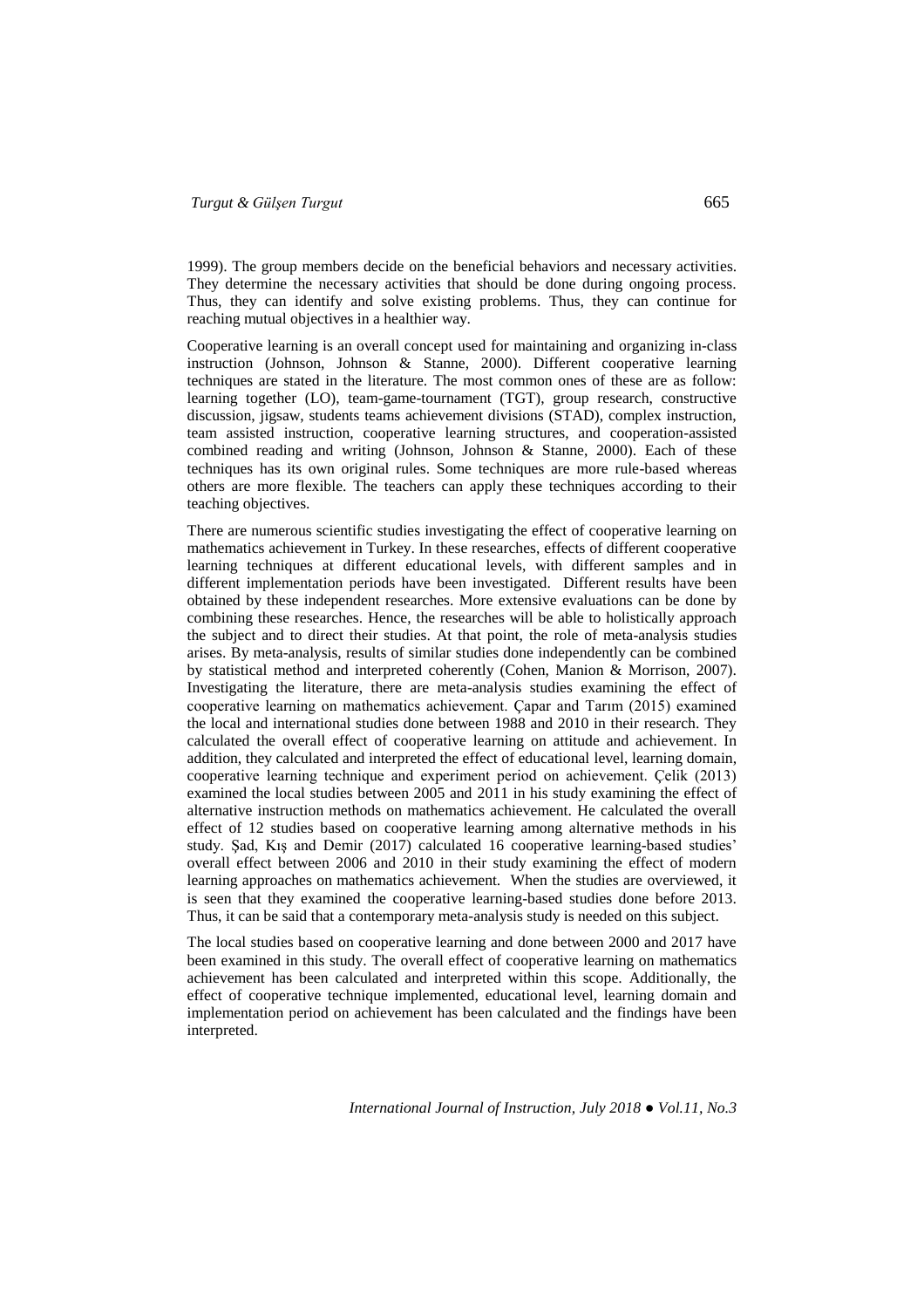### **METHOD**

### **Research Design**

It is aimed to combine and statistically evaluate the findings of independent studies examining the effect of cooperative learning on mathematics in this research. Metaanalysis technique is used in the research. Meta-analysis provides an overall evaluation by the statistical analysis of quantitative data obtained in independent studies on a certain subject (Glass, 1976; Lipsey & Wilson, 2001). Effect size value is used to reach standard values in the evaluation of the results of independent studies with meta-analysis (Mertens, 2010). This value reflects the size of the relationship between two variables (Ellis, 2010). Effect size value provides independent study result with being standardized and evaluated based on the same criterion. Some steps are followed in meta-analysis studies. First the problem is identified. Then problem-related literature is scanned. The studies reached in the literature are coded according to some certain criterion. After this stage, the statistical analysis of the studies is performed and the findings are interpreted (Pigott, 2012; Sánchez-Meca & Marín-Martínez, 2010). The mentioned stages are performed in this study, as well.

### **Data Collection**

The research data was collected between December 1, 2017 and January 15, 2018. The local researches examining the effect of cooperative learning on mathematics achievement comprised the data resources of the research. For accessing the related studies, Council of Higher Education (CoHE) National Thesis Center, National Academic Net and Information Center (ULAKBİM), Google Scholar and Education Resources Information Center (ERIC) databases were scanned by primarily "işbirlikli öğrenme ve matematik (Turkish equivalent of cooperative learning and mathematics)", "cooperative learning and mathematics" keywords. Then the keywords "birlikte öğrenme", "takım-oyun-turnuva", "grup araştırması", "yapılandırmacı tartışma", "jigsaw", "öğrenci takımları başarı bölümleri", "karmaşık öğretim", "takım destekli öğretim", "işbirlikli öğrenme yapıları" (all are the Turkish equavalents of the following keywords) were written next to "mathematics" were scanned. Finally, "learning together", "teams-games-tournaments", "group investigation", "constructive "teams-games-tournaments", "group investigation", "constructive" controversy", "jigsaw", "student teams achievement divisions", "complex instruction", "team accelerated instruction" and "cooperative learning structures" keywords were written next to "mathematics" and scanned. In the end 80 studies were accessed. The studies that would be included in meta-analysis were chosen by following criterion.

- 1) The studies should be done between 2000 and 2017.
- 2) The studies should be done in Turkey.
- 3) The language of the studies should be either Turkish or English.
- 4) The studies should be open to access at CoHE, ULAKBIM, Google Scholar and ERIC databases.
- 5) The pre-test/post-test control grouped experimental pattern should be applied in the studies.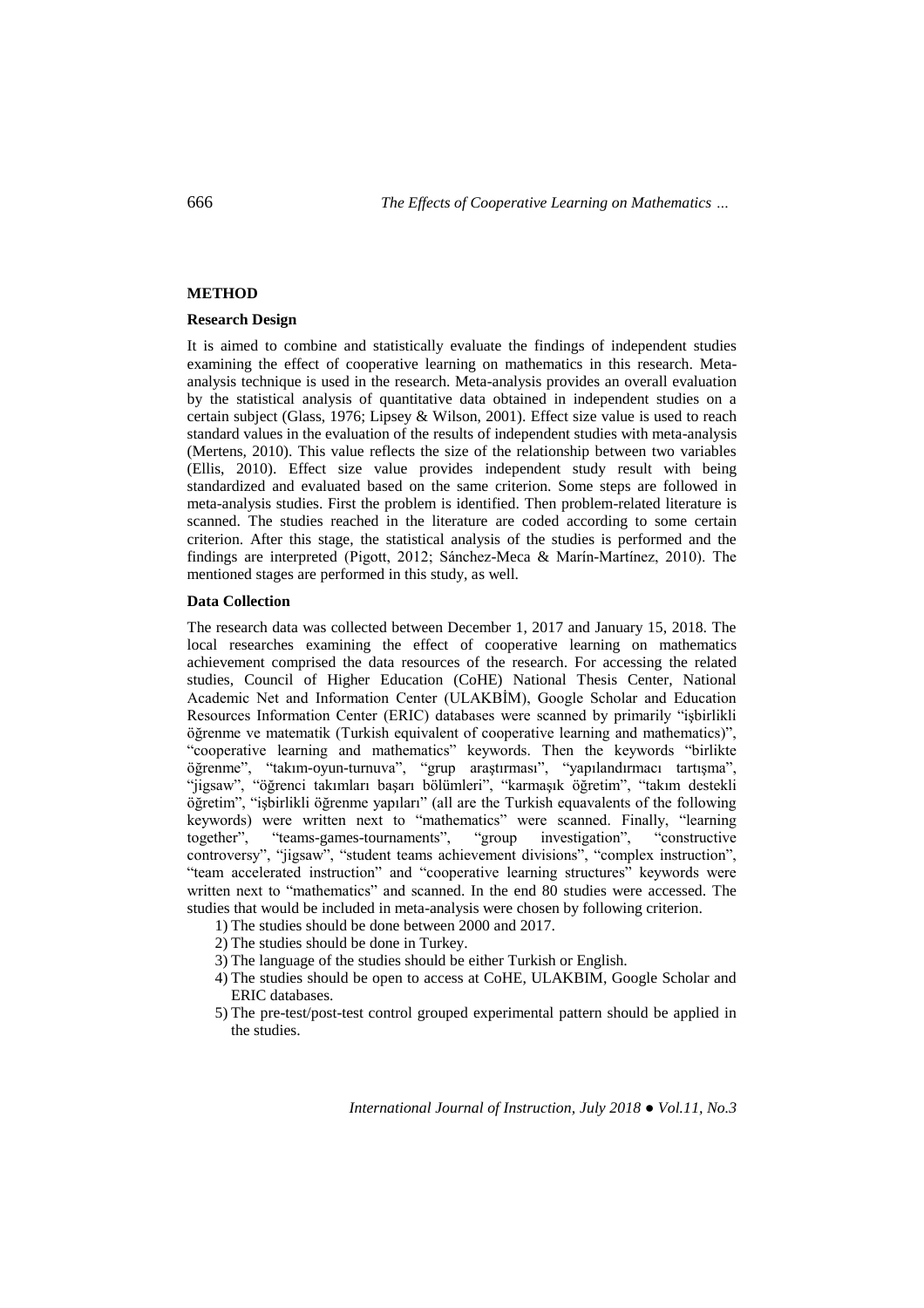- 6) Cooperative learning techniques should be implemented to the experiment group and traditional teaching methods should be implemented to the control group in the studies.
- 7) The statistical values of experiment and control groups that are necessary for calculating effect sizes such as average, standard deviation value, sample size etc. should be given should be given in the studies.

In accordance with these criteria, 80 studies were reached. It was identified that there were articles produced from post-graduate thesis among the studies and only the articles were included in meta-analysis within this scope. There are more than two experiment groups in some studies. For the studies in this context, the effect sizes were calculated as many as the experiment groups and these studies were coded by adding letters such as a, b, c next to the study year. Consequently 47 studies were included in meta-analysis and 59 effect values were calculated in relation with these studies.

#### **Coding Data**

In terms of inclusion criteria, a coding form was created. Study number, study name, study year, study authors, study type, sample size, sample's educational level, learning domain, implementation period, sample sizes of experiment and control groups, mean, standard deviation values and validity-reliability information on measurement instruments were stated in the form. The information about the studies that would be examined through meta-analysis was separately coded by two researches to these forms. Then the forms were compared. No difference was found between two forms coded by researchers. By this means it was purposed to include the data of the studies in metaanalysis unerringly.

## **Data Analysis**

There are two approaches as fixed effect model and random effect model for calculating effect sizes through meta-analysis (Borenstein, Hedges, Higgins & Rothstein, 2009). The decision of which one of the two approaches will be used is made according to the distribution of effect sizes. Q statistics is used to calculate the distribution of these effect sizes. Q statistics tests the homogeneity of the calculated effect sizes (Hedges  $\&$  Olkin, 1985). If the distribution is homogenous at the end of Q statistics fixed effect model is used if it is heterogeneous random effect model is preferred (Ellis, 2010). One of the methods that can be used for testing distribution is  $I^2$  statistics. I<sup>2</sup> statistics can provide more detailed results about distribution (Petticrew & Roberts, 2006). The value calculated by  $I^2$  statistics is between 0% and 100%. 25% represents low level of heterogeneity, 50% medium level of heterogeneity and 75% high level of heterogeneity (Cooper, Hedges & Valentine, 2009). Both Q and  $I^2$  statistics were utilized in this study.

The normal distribution plot of the effect sizes was obtained by MetaWin program. Comprehensive Meta-Analysis (CMA) was used for funnel scatter plot, forest plot, publication bias, effect sizes and the analysis of moderator variables.

For determining publication bias, funnel plot and Rosenthal's fail-safe N (FSN) statistics were examined. It means that there is no bias if the effect sizes of the studies show a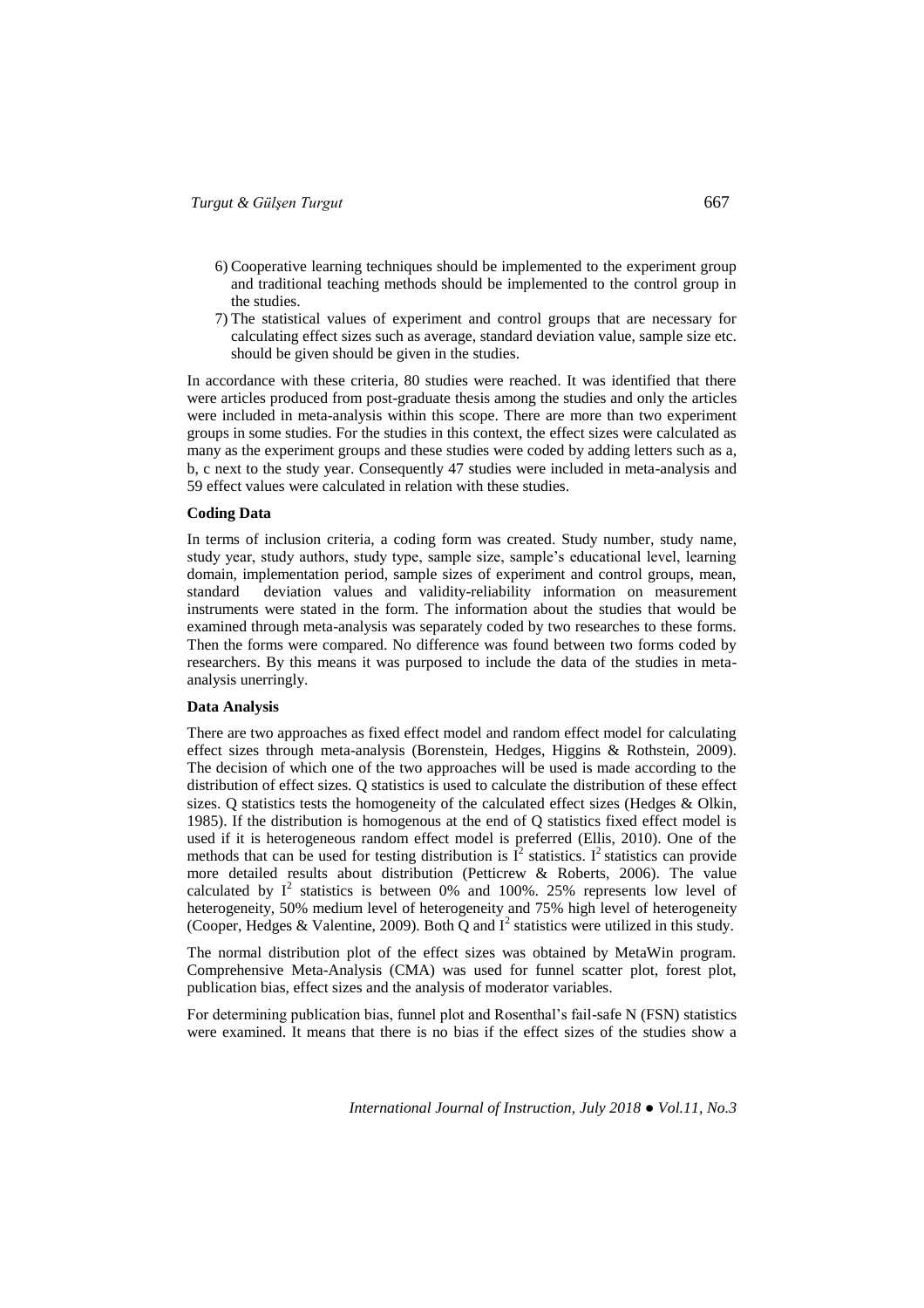symmetrical distribution around overall effect size in funnel plot (Borenstein et al., 2009). The results are resistant to publication bias if the FSN value calculated as a result of fail-safe N statistics is larger than observed study number (Rosenthal, 1991). Meanly, as the FSN value increases, the possibility of bias decreases dependently. Additionally Mullen, Muellerleile and Bryant's (2001) suggestion -based on fail-safe N statistics- for using the formula  $N/(5k+10)$  (k is the number of the studies included in meta-analysis) was assisted. The fact that the numerical value obtained through treatment based on the formula is larger than 1 means that the results are away from bias.

Hedge's g was used for calculating effect sizes and confidence level was accepted as 95% in calculation. Interpreting the calculated effect sizes, the criteria was accepted like that it is weak if between 0 and 0.20, it is small if between 0.21 and 0.50, it is medium if between 0.51 and 1.00, and it is large if higher than 1 (Cohen et al., 2007, p. 521). The cooperative learning technique assisted in the study, learning domain, implementation period, educational level and sample size were determined as moderator variables.

### **FINDINGS**

The descriptive statistics of the studies examining the effect of cooperative learning techniques on achievement in mathematics teaching process in Turkey is shown in Table 1.

#### Table 1

|                              |                              | Frequency      | Percentage (%) |
|------------------------------|------------------------------|----------------|----------------|
|                              | Article                      | 24             | %51.06         |
| Study Type                   | <b>Doctoral Dissertation</b> | $\overline{c}$ | %4.3           |
|                              | Master's Thesis              | 21             | %44.6          |
|                              | 2000-2004                    | 6              | %12.76         |
|                              | 2005-2009                    | 16             | %34.04         |
| <b>Study Year</b>            | 2010-2014                    | 12             | %25.53         |
|                              | 2015-2017                    | 13             | %27.65         |
|                              | <b>Elementary School</b>     | 20             | %42.55         |
| <b>Education Level</b>       | Middle School                | 21             | %44.68         |
|                              | <b>Higher School</b>         | 3              | %6.38          |
|                              | Undergraduate                | 3              | %6.38          |
|                              | Mathematics                  | 30             | %63.82         |
|                              | Geometry                     | 9              | %19.14         |
| Learning Domain              | Mathematics and<br>Geometry  | 8              | %17.02         |
|                              | $1 - 5$ hours                |                | %2.12          |
|                              | $6-10$ hours                 | $\overline{c}$ | %4.25          |
|                              | $11-15$ hours                | 3              | %6.38          |
|                              | $16-20$ hours                | 10             | %21.27         |
| <b>Implementation Period</b> | $21-25$ hours                | 4              | %8.51          |
|                              | $26-30$ hours                | 3              | %6.38          |
|                              | 31 or more hours             | 4              | %8.51          |
|                              | Unidentified                 | 20             | %42.55         |
| Total                        |                              | 47             | 100            |

The Descriptive Statistics of the Studies Examining the Effects of Cooperative Learning on Mathematics Achievement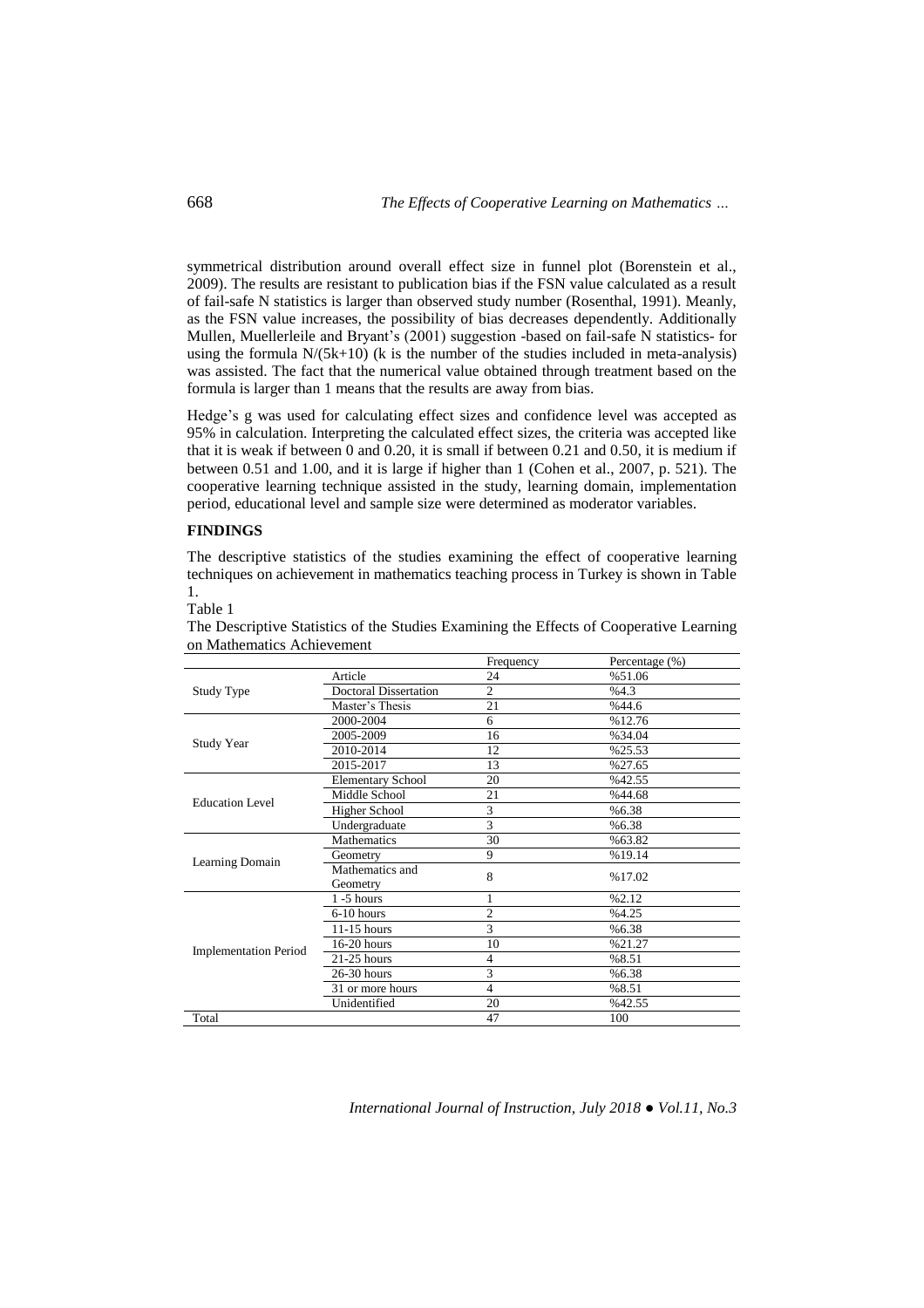Looking at Table 1, it is seen that 24 of the studies included in meta-analysis are articles  $(51.6\%)$ , 21 of them are master's thesis  $(44.6\%)$  and 2 of them are doctoral dissertations (4.3%). In terms of years, the largest number of study was written between 2007 and 2017 (7 studies for each, 14.89%). In terms of educational level, it can be stated that middle schools (21 studies, 44.68%) and elementary schools (20 studies, 42.55%) were mainly focused. 30 of the studies performed are related to mathematics (63.82%), 9 are related to geometry (19.14%), 8 are related to both mathematics and geometry (17.02%) learning domains. In the studies where the implementation period was stated as hours, it is seen that 16-20 hours (10 studies, 21.27%) of implementation was done majorly.

## **The Findings about the Effect of Cooperative Learning on Mathematics Achievement**

Normal distribution plot was observed for determining the suitability of 47 studies' effect sizes for being combined by meta-analysis. Normal distribution plot of the study effect sizes is given in Figure 1.



Figure 1

Normal distribution plot of the effect sizes of the studies included in meta-analysis

Investigating Figure 1, the effect sizes of studies distribute within the borders of pointed confidence interval shown by dotted line at the right and left sides of normal distribution line. Accordingly, it can be said that the effect sizes show normal distribution and they can be combined statistically by meta-analysis.

Funnel scatter plot of the studies included in meta-analysis is given in Figure 2 in order to determine the possibility of publication bias before calculating the effect sizes of the studies.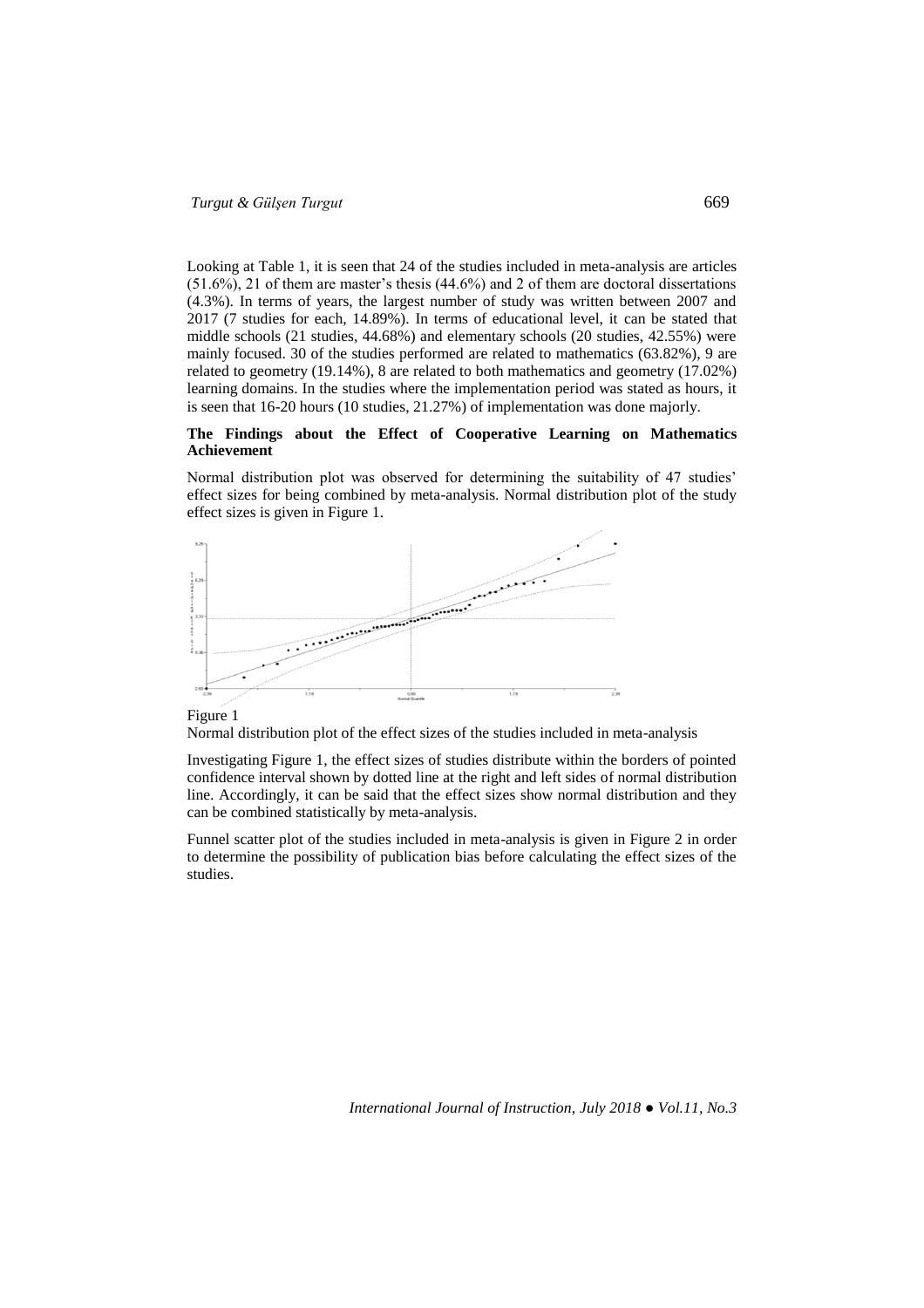



Table 2

Funnel plot related to the effect sizes of the studies included in meta-analysis

Investigating Figure 2, it is shown that the effect sizes majorly scatter almostsymmetrically at the middle part of the funnel plot and at left and right sides of the vertical line indicating the combined effect size. Since the distribution is not absolutely symmetrical, Rosenthal's fail-safe N (FSN) statistics was assisted in order to determine the probability of publication bias. Statistical information is given in Table 2.

| Rosenthal's FSN Statistics Results |          |
|------------------------------------|----------|
| <b>Bias Condition</b>              |          |
| Z value for observed studies       | 24,16517 |
| P value for observed studies       | 0.00000  |
| Alpha                              | 0.05     |
| Direction                          |          |
| Z value for Alpha                  | 1.95996  |
| Number of Observed Studies<br>59   |          |
| <b>FSN</b>                         | 8910     |

As seen in Table 2, N (FSN) value was calculated as 891. According to  $N/(5k+10)$ formula (Mullen et al., 2001) 8910/(5\*59+10) the calculation is 29,213. According to this calculation, it can be identified the studies included in meta-analysis are resistant to publication bias.

Homogeneity value for fixed effect model and random effect model, average effect sizes and confidence intervals are given in Table 3 in order to determine the model which will be selected for calculating effect sizes of the studies.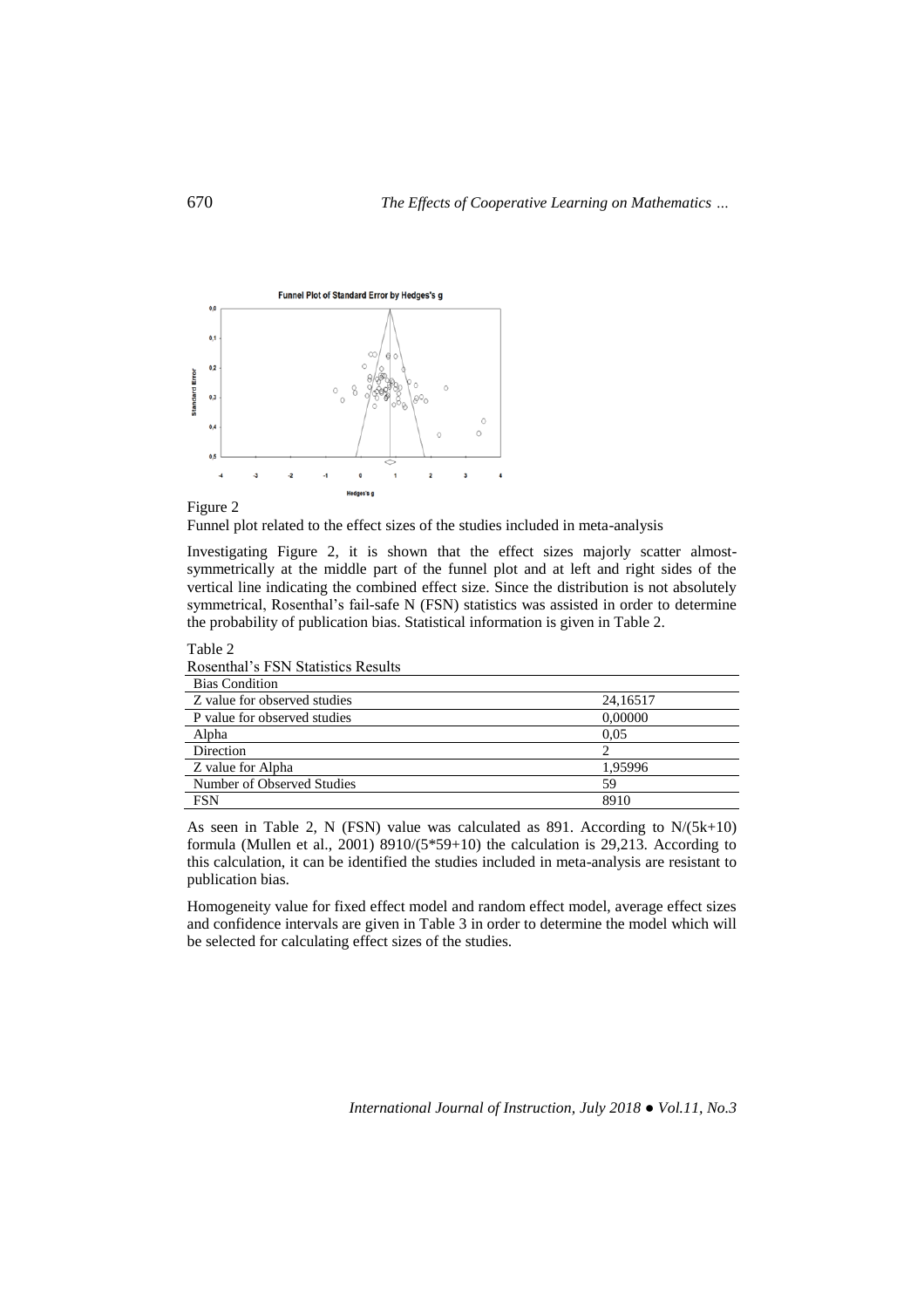Table 3

Average effect sizes and lower and upper values of confidence interval according to effect model

| Model  | Average<br><b>Effect Size</b><br>Value (ES) | Size  | 95% Confidence<br>Interval for Effect |            | Homogeneity<br>Value $(O)$ | Degree<br>of | $\mathbf{r}^2$ | D     |
|--------|---------------------------------------------|-------|---------------------------------------|------------|----------------------------|--------------|----------------|-------|
|        |                                             | Lower | Upper                                 | Error (SE) |                            | Freedom      |                |       |
|        |                                             | Bound | Bound                                 |            |                            |              |                |       |
| Fixed  | 0.761                                       | 0.697 | 0.825                                 | 0.033      | 339,497                    | 58           | 82.916         | 0.000 |
| Random | 0.840                                       | 0.683 | 0.997                                 | 0.080      |                            |              |                |       |

Looking at Table 3, the homogeneity value of the studies meta-analyzed according to fixed effect model was calculated as Q=339,497. The critical value of 58 degree of freedom is 76,778 at chi-square table at 95% significance level. Consequently, it is seen that Q value is larger than the critical value (339,497) that corresponds to 58 degree of freedom (for df=58  $x^2$ =76,778) in chi-square table. Regarding this finding, it can be said that the studies meta-analyzed show a heterogeneous distribution. Additionally, I2 value with 82.916% addresses high level of heterogeneity. Random effect model was preferred for calculating the average effect sizes of the studies meta-analyzed depending on this. The average effect size value calculated by random effect model is 0,840 with standard error 0,080. This effect size is at medium level according to Cohen et al. (2007). Regarding this, it can be said that cooperative learning positively affects mathematics achievement.

The forest plot illustrating the distribution of the effect sizes values of the studies metaanalyzed according random effect model is given in Figure 3.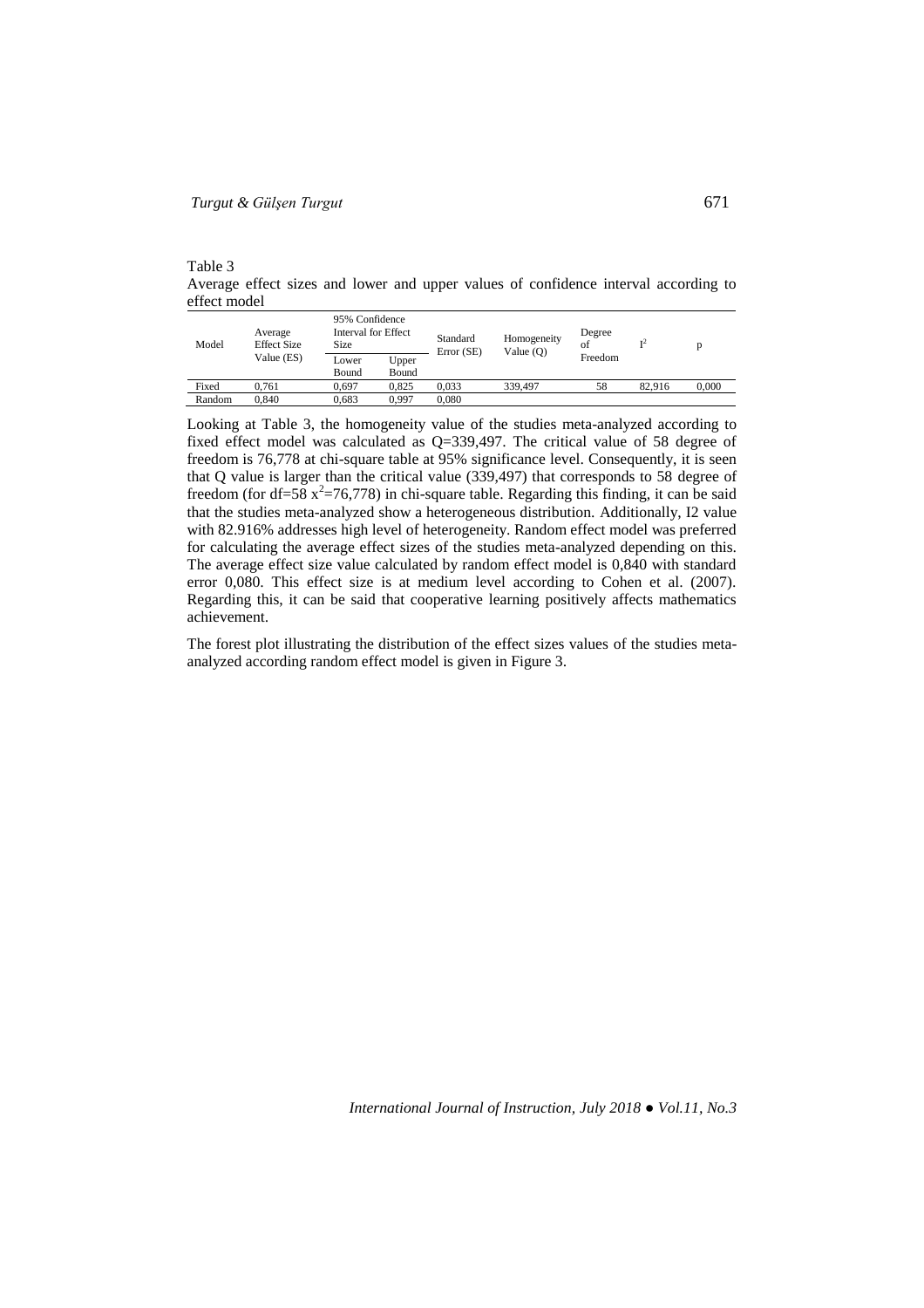

#### Figure 3

Forest plot of studies' effect sizes according to random effects model

The squares in Figure 3 indicate the effect sizes of the studies while the area of the square indicates the weight of the studies' effect sizes in overall effect size. The numerical values about these weights are given at the right part of the plot. The lines appearing at two sides of the squares represent the lower and upper bound of these effect sizes at 95% confidence interval. The rhomb at the lowest part of the squares shows overall effect size. It is seen that the smallest effect size is -0,716, the largest one is 3,511 when the calculated effect sizes are examined. 4 effect sizes values among 59 values are negative. Accordingly it can be said that the effect of implemented cooperative technique is on behalf of experiment group in 55 studies.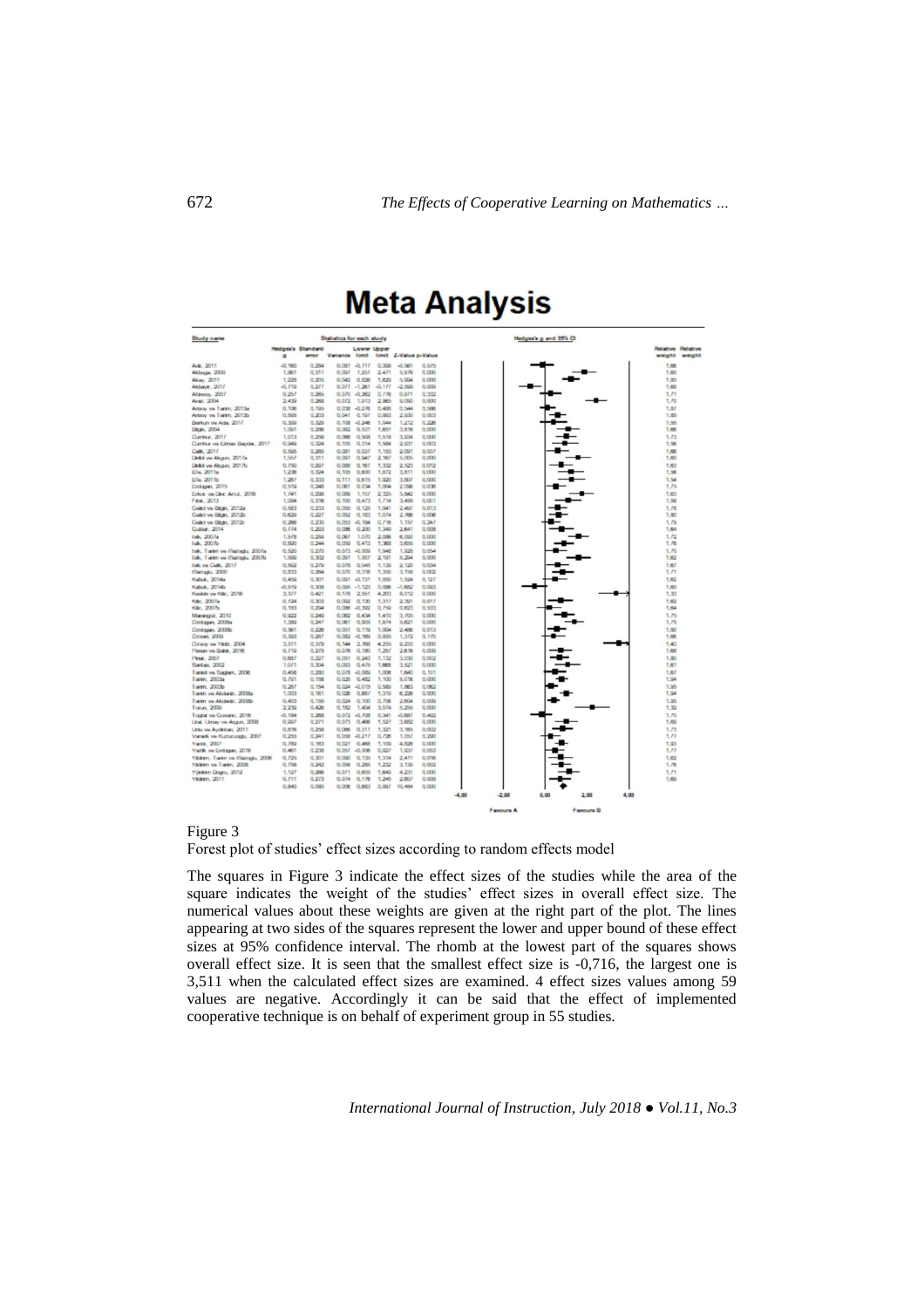## **The Findings about Effect Sizes in Terms of Implemented Cooperative Learning Technique**

The effect sizes calculated in terms of implemented cooperative technique are given in Table 4.

Table 4

Effect size differences in terms of implemented cooperative learning technique

| Variable                                                | Homogeneity<br>Value Between<br>Groups $(Q_B)$ | p     | $\mathbf n$ | Average Effect<br>Size Value<br>(ES) | Confidence<br>95<br>$\frac{0}{0}$<br>Interval for Effect Size |                | Standard   |
|---------------------------------------------------------|------------------------------------------------|-------|-------------|--------------------------------------|---------------------------------------------------------------|----------------|------------|
|                                                         |                                                |       |             |                                      | Lower<br>Bound                                                | Upper<br>Bound | Error (SE) |
| Cooperative<br>Learning Technique                       | 24,996                                         | 0.000 |             |                                      |                                                               |                |            |
| Knowledge<br><b>Exchange Technique</b>                  |                                                |       | 3           | 0,223                                | $-0,174$                                                      | 0,620          | 0,203      |
| Learning Together                                       |                                                |       | $\tau$      | 0.953                                | 0.238                                                         | 1,669          | 0.365      |
| Supported by<br>Multiple Intelligence                   |                                                |       | 5           | 1.179                                | 0.700                                                         | 1,658          | 0,244      |
| Pairs Check                                             |                                                |       | 4           | 0,280                                | $-0,140$                                                      | 0,699          | 0,214      |
| Team-Assisted<br>Individualization                      |                                                |       | 8           | 0.814                                | 0.141                                                         | 0,537          | 1,090      |
| <b>Student Teams</b><br>Achievement<br><b>Divisions</b> |                                                |       | 16          | 1,113                                | 0,769                                                         | 1,458          | 0,176      |
| Teams-Games-<br>Tournaments                             |                                                |       | 4           | 0,411                                | 0.175                                                         | 0,648          | 0,121      |

The inter-groups homogeneity value  $(Q_B)$  in terms of implemented cooperative technique was calculated as 24,996. The critical value of 6 degree of freedom is 12,592 in chi-square table at 95% significance level. It is seen that Q value is larger than the critical value that corresponds to 6 degree of freedom in chi-square table ( $Q_B$ =24,996, p=0,000). Regarding this, there is a statistically significant difference between groups in terms of implemented cooperation technique. According to the findings, multiple intelligence-assisted cooperative technique and STAD have the maximum effect on mathematics achievement. According to Cohen et al. (2007) the calculated effect size values of these two techniques have a large level of effect. In addition, learning together and cluster-assisted individualization techniques' effect sizes are almost large.

### **The Findings about Effect Sizes in Terms Educational Level**

The effect sizes calculated in terms of educational level are given in Table 5.

Table 5

| Variable             | Homogeneity<br>Value Between<br>Groups $(Q_B)$ | р     | n  | Average Effect<br>Size Value<br>(ES) | 95 % Confidence<br>Interval for Effect Size |                | Standard  |
|----------------------|------------------------------------------------|-------|----|--------------------------------------|---------------------------------------------|----------------|-----------|
|                      |                                                |       |    |                                      | Lower<br>Bound                              | Upper<br>Bound | Error(SE) |
| Educational<br>Level | 6.521                                          | 0.089 |    |                                      |                                             |                |           |
| Elementary<br>School |                                                |       | 25 | 0.729                                | 0.545                                       | 0.913          | 0.094     |
| Middle School        |                                                |       | 26 | 1.046                                | 0.761                                       | 1.331          | 0.145     |
| <b>Higher School</b> |                                                |       |    | 0.295                                | $-0.337$                                    | 0,928          | 0,323     |
| Undergraduate        |                                                |       |    | 0,991                                | 0,532                                       | 1,451          | 0,234     |

Effect size differences in terms of educational level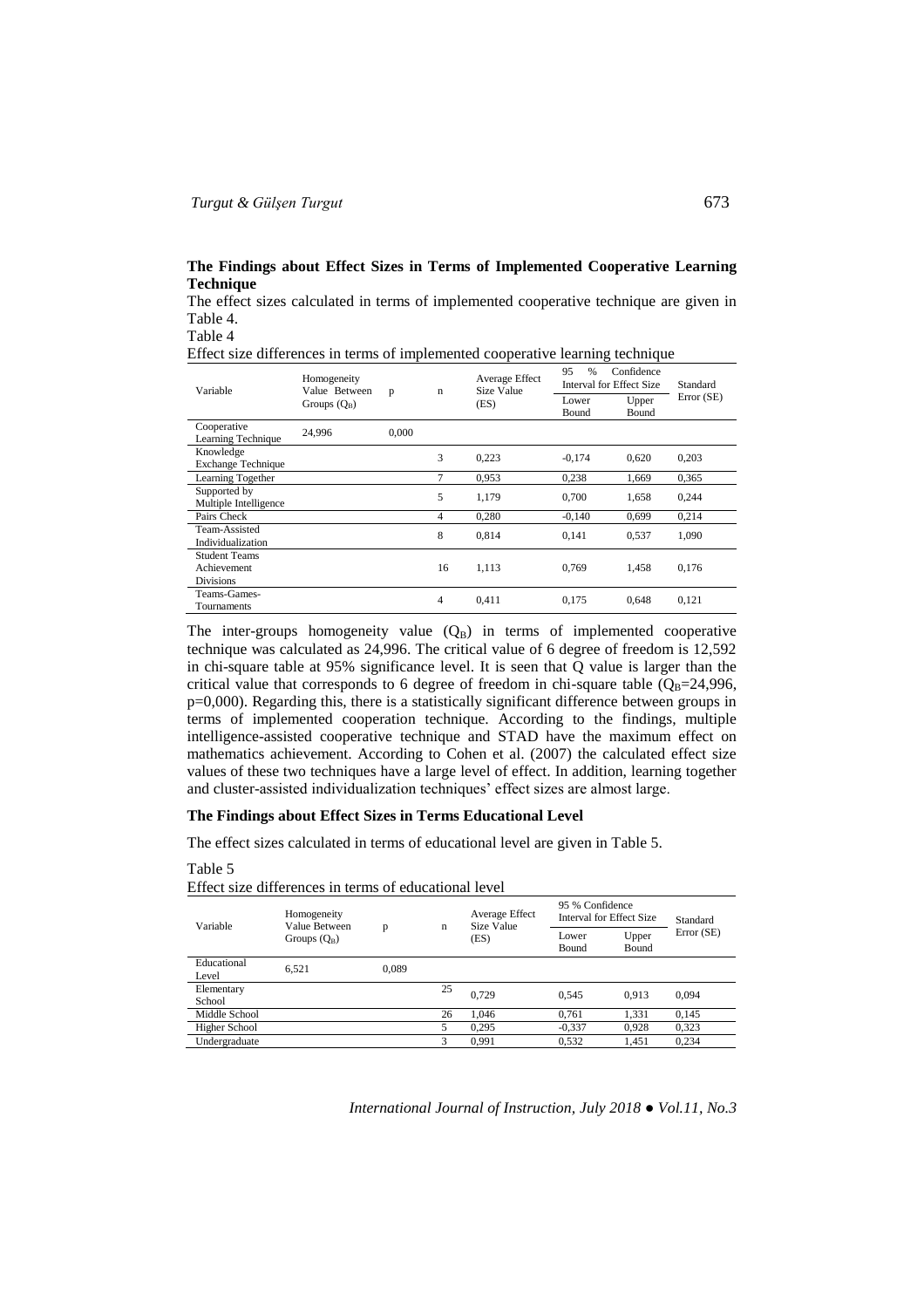The inter-groups homogeneity value  $(Q_B)$  in terms of educational level was calculated as 6,521. The critical value of 3 degree of freedom is 7,815 in chi-square table at 95% significance level. It is seen that Q value is smaller than the critical value that corresponds to 3 degree of freedom in chi-square table  $(Q_B=24,996, p=0,000)$ . Regarding this, there is not a statistically significant difference between groups in terms of educational level.

## **The Findings about Effect Sizes in Terms of Learning Domain**

The effect sizes calculated in terms of learning domain are given in Table 6.

Effect size differences in terms of learning domain Variable Homogeneity Value Between Groups  $(Q_B)$ p n Average Effect Size Value (ES) 95 % Confidence Interval for Effect Size Standard<br>Size Standard Error (SE)<br>Lower Upper Error (SE) Bound Upper Bound Learning Domain 6,452 0,040 Mathematics 37 0,823 0,594 1,052 0,117<br>Geometry 11 1,101 0,858 1,344 0,124 Geometry 11 1,101 0,858 1,344 0,124 Mathematics 11 0,643 0,380 0,907 0,135<br>and Geometry

The inter-groups homogeneity value  $(Q_B)$  in terms of learning domain was calculated as 6,452. The critical value of 2 degree of freedom is 5,991 in chi-square table at 95% significance level. It is seen that Q value is larger than the critical value that corresponds to 2 degree of freedom in chi-square table  $(Q_B=6,452, p=0,040)$ . Regarding this, there is a statistically significant difference between groups in terms of learning domain. According to Cohen et al. (2007) the calculated effect size values of geometry learning domain has a large level of effect.

### **The Findings about Effect Sizes in Terms of Implementation Period**

The effect sizes calculated in terms of implementation period are given in Table 7.

Table 7

#### Effect size differences in terms of implementation period

| Variable                 | Homogeneity<br>Value Between<br>Groups $(Q_B)$ | p     | $\mathbf n$ | Average Effect<br>Size Value<br>(ES) | 95 % Confidence Interval<br>for Effect Size |                       | Standard   |
|--------------------------|------------------------------------------------|-------|-------------|--------------------------------------|---------------------------------------------|-----------------------|------------|
|                          |                                                |       |             |                                      | Lower<br><b>Bound</b>                       | Upper<br><b>Bound</b> | Error (SE) |
| Implementation<br>Period | 10.594                                         | 0.060 |             |                                      |                                             |                       |            |
| $11-15$ hours            |                                                |       | 3           | 0.318                                | $-0.207$                                    | 0.842                 | 0.268      |
| $16-20$ hours            |                                                |       | 12          | 0.838                                | 0.377                                       | 1.300                 | 0.235      |
| $21-25$ hours            |                                                |       | 8           | 0,659                                | 0,393                                       | 0.926                 | 0,136      |
| $26-30$ hours            |                                                |       | 3           | 0,490                                | $-0.817$                                    | 1.797                 | 0,667      |
| 31 or more hours         |                                                |       |             | 0.519                                | 0.257                                       | 0.781                 | 0,134      |
| Unidentified             |                                                |       | 25          | 0.998                                | 0.766                                       | 1.229                 | 0.118      |

*International Journal of Instruction, July 2018 ● Vol.11, No.3*

Table 6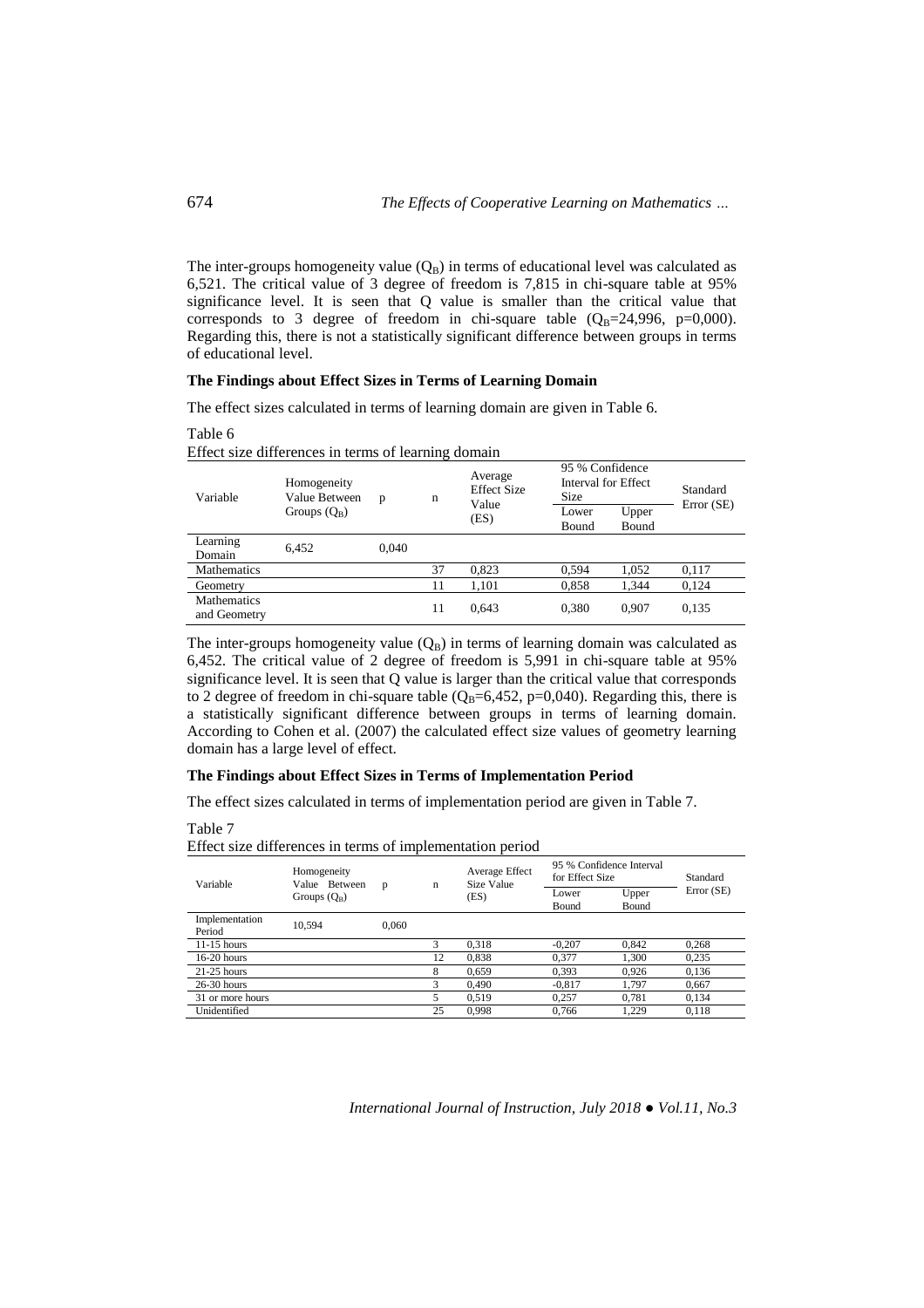The inter-groups homogeneity value  $(Q_B)$  in terms of implementation period was calculated as 10,594. The critical value of 5 degree of freedom is 11,070 in chi-square table at 95% significance level. It is seen that Q value is smaller than the critical value that corresponds to 5 degree of freedom in chi-square table  $(Q_B=10,594, p=0,060)$ . Regarding this, there is not a statistically significant difference between groups in terms of implementation period.

## **DISCUSSION, CONCLUSION AND SUGGESTIONS**

59 effect sizes of 47 studies were calculated in this study examining the effect of cooperative learning on mathematics achievement. 4 of these values are negative and other 55 are positive. This result points out that the implemented cooperative learning techniques are on behalf of experiment group in 55 studies. In other words, cooperative learning positively affected mathematics achievement in 55 studies. The average effect size value calculated according to random effect model is 0,840. This value means medium level of effect according to Cohen et al. (2007). Accordingly, it can be stated that cooperative learning techniques increase mathematics achievement. This result is similar to the results revealed by Şad, Kış and Demir (2017), Çapar and Tarım (2015), Çelik (2013) and Tarım (2003).

The implemented cooperative learning technique, educational level, learning domain and implementation period of the studies included in meta-analysis were identified as moderator variables and effects sizes according to these variables were calculated. Thus, it was tested whether the effect of cooperative learning on mathematics statistically differed in terms of moderator variables.

In terms of the implemented cooperative technique, multiple intelligence-assisted cooperative technique ( $ES=1,179$ ) and STAD technique ( $ES=1,113$ ) have the maximum effect on mathematics achievement. Learning together (ES=0,953) and cluster-assisted individualization  $(ES=0.814)$  techniques follow these. Capar and Tarim (2015) have stated that the most effective cooperative techniques are learning together, unconstructed and STAD in their study. It is identified that STAD is effective in both studies.

Any statistically significant difference between groups cannot be found in terms of the educational level where cooperative learning techniques are implemented. Regarding this, it is understood that cooperative learning has the same effect on mathematics achievement at elementary, middle school, high school and undergraduate levels. This result is consistent with the study results of Şad, Kış and Demir'in (2017) while it is different from the study results of Çapar and Tarım (2015). Çapar and Tarım (2015) found out that cooperative learning majorly effective at undergraduate level in their studies.

A statistically significant difference between groups was found in terms of the learning domain cooperative learning was implemented. Accordingly, cooperative learning is mostly effective in geometry. This result is consistent with the study results of Çelik (2013).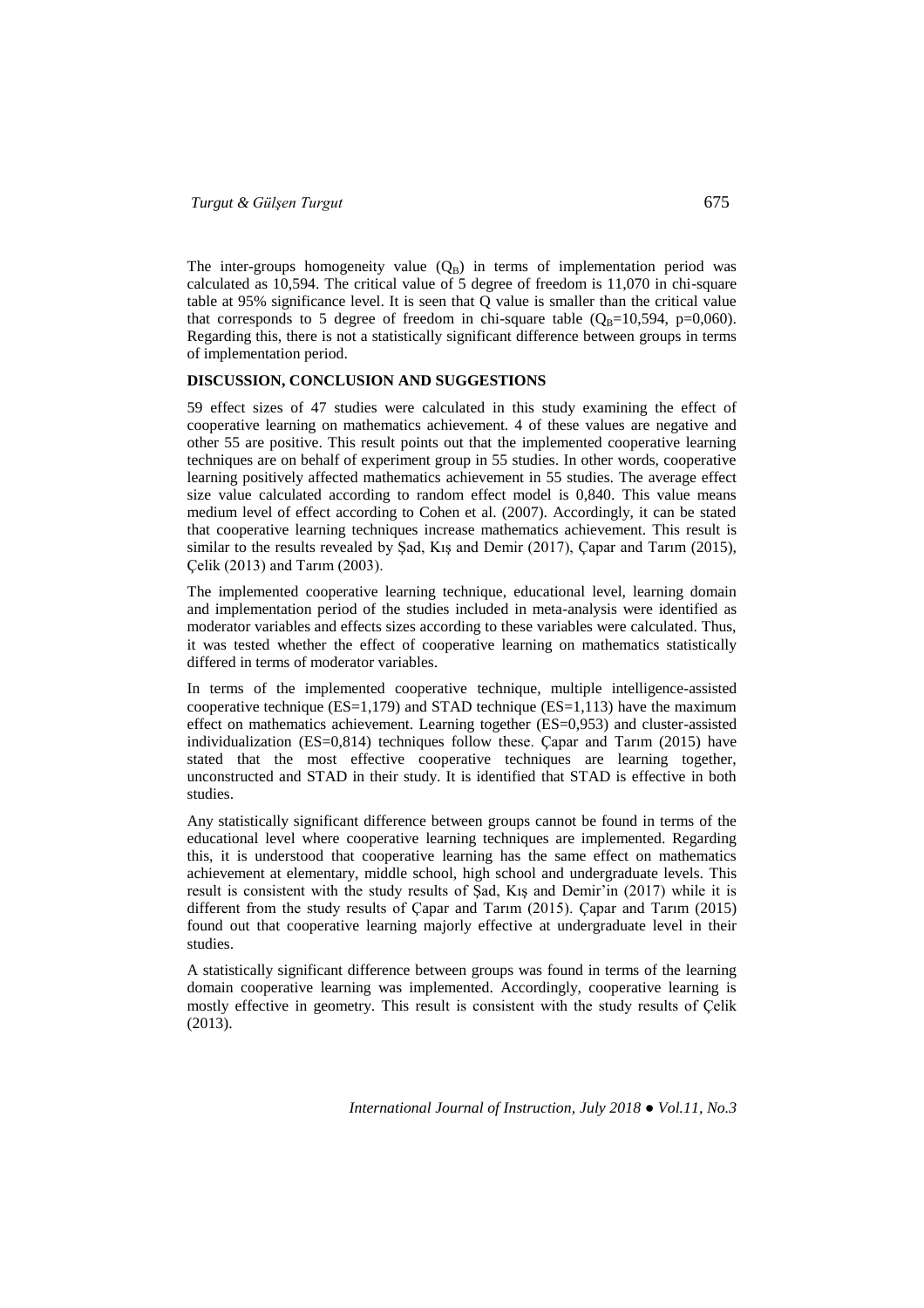A statistically significant difference cannot be found in terms of implementation period between groups. Thus, it can be said that different implementation periods in cooperative teaching have similar effect on mathematics achievement. Çapar and Tarım (2015) reached similar findings in their study.

In this study, the effect of cooperative learning on mathematics achievement was examined. The effect of cooperative learning on self-efficacy, attitude and motivation can be examined in future researches. Only the studies done in Turkey were examined in the research. More extended results can be obtained by accessing international studies.

### **REFERENCES**

*The references marked with asterisk (\*) demonstrate the studies included in meta-analysis.* 

\*Adır, T. (2011). *Öge gösterim teorisi modeli ile bilgi değişim tekniğinin birlikte kullanılmasının matematik öğretimindeki etkililiğinin araştırılması* (Unpublished master's thesis). Fırat University, Elazığ.

\*Akay, G. (2011). *The effect of peer instruction method on the 8th grade students' mathematics achievement in transformation geometry and attitudes towards mathematics* (Unpublished master's thesis). Middle East Technical University, Ankara.

\*Akbayır, K. (2017). İşbirlikli öğrenme yönteminin 9.sınıf öğrencilerinin matematik dersi "kümeler" konusunun öğretimindeki etkililiği. *Turkish Studies, 12*(17), 1-14.

\*Akbuğa, S. (2009). *İlköğretim 4. sınıf matematik dersinde işbirlikli öğrenme ilkelerine göre yapılandırılmış grup etkinliklerinin öğrenci erişilerine ve tutumlarına etkisi* (Unpublished master's thesis). Dokuz Eylül University, İzmir.

\*Altınsoy, B. (2007). *Takım-oyun turnuvaları tekniğinin ilköğretim dördüncü sınıf öğrencilerinin matematik dersindeki akademik başarısı, kalıcılık ve matematiğe ilişkin tutumları üzerindeki etkisi* (Unpublished master's thesis). Çukurova University, Adana.

\*Araz, S. G. (2004). *İlköğretim 6. sınıfta kesirlerin ondalık gösterimi ünitesinin öğretilmesinde işbirlikli öğrenme yönteminin geleneksel yönteme göre öğrenci başarısına etkisi* (Unpublished master's thesis). Dokuz Eylül University, İzmir.

\*Arısoy, B. ve Tarım, A. (2013). İşbirlikli öğrenme yönteminin öğrencilerin akademik başarı, kalıcılık ve sosyal beceri düzeylerine etkisi. *Hacettepe Üniversitesi Eğitim Fakültesi Dergisi, 28*(3), 1-14.

\*Berkün, D. N. ve Ada, T. (2017). Permütasyon ve olasılık konusunun öğretiminde bilgi değişme tekniğinin kullanılmasının akademik başarıya ve hatırda tutma düzeyine etkisinin incelenmesi. *Kastamonu Eğitim Dergisi, 25*(6), 2295-2310.

\*Bilgin, T. (2004). İlköğretim yedinci sınıf matematik dersinde (çokgenler konusunda) öğrenci takımları başarı bölümleri tekniğinin kullanımı ve uygulama sonuçları. *Uludağ Üniversitesi Eğitim Fakültesi Dergisi, XVII*(1), 19-28.

Borenstein, M., Hedges, L. V., Higgins, J. P. T., & Rothstein, H. R. (2009). *Introduction to meta-analysis.* UK: John Wiley & Sons, Ltd., Publications.

Cohen, L., Manion, L., & Morrison, K. (2007). *Research methods in education.* New York: Routledge.

Cooper, H., Hedges, L. V., & Valentine, J. C. (2009). *The handbook of research synthesis and meta-analysis.* New York: Russell Sage Publication.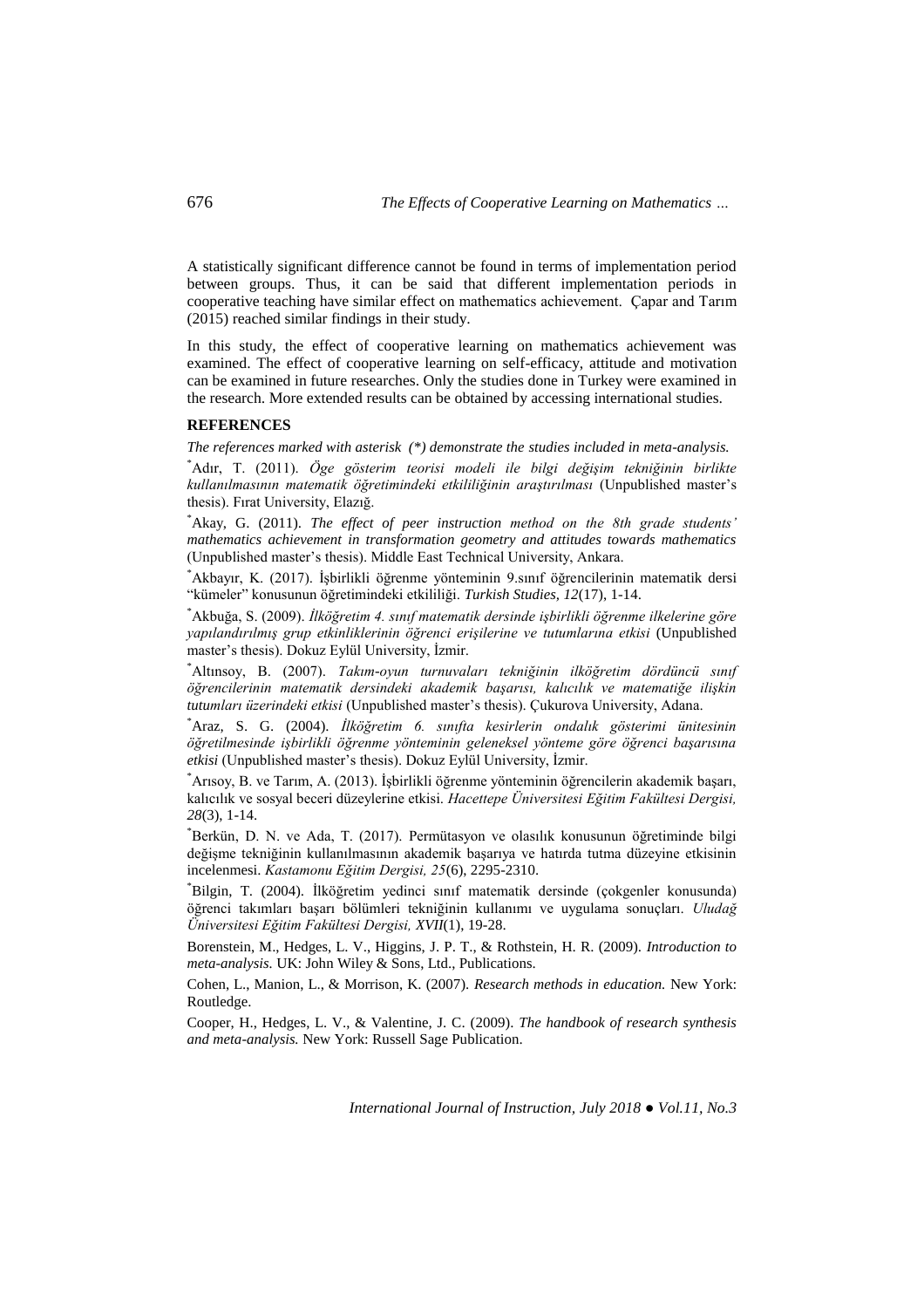\*Cumhur, F. (2017). Matematik öğretiminde birlikte öğrenme tekniğinin kullanılması ve değerlendirilmesi. *Karaelmas Journal of Educational Sciences, 5,* 285-295.

\*Cumhur, F. ve Elmas Baydar, H. (2017). İşbirlikli Öğrenme yönteminin EBOB-EKOK konusu öğretimindeki etkililiği. *Kastamonu Eğitim Dergisi, 25*(5), 1663-1680.

\*Çalık, A. V. (2017). *İşbirlikli öğrenme yöntemlerinden jigsaw tekniğinin 7. sınıf dörtgenler konusunda etkililiği*. (Unpublished master's thesis). Kastamonu University, Kastamonu.

Çapar, G., & Tarım, K. (2015). Efficacy of the cooperative learning method on mathematics achievement and attitude: A meta-analysis research. *Educational Sciences: Theory & Practice, 15*(2), 553-559. DOI: 10.12738/estp.2015.2.2098

Çelik, S. (2013). *İlköğretim matematik derslerinde kullanılan alternatif öğretim yöntemlerinin akademik başarıya etkisi. Bir meta analiz çalışması* (Unpublished master's thesis). Eskişehir Osmangazi University, Eskişehir.

\*Dirikli, M., & Akgün, L. (2017). The effect of cooperative learning methods on pre service elementary mathematics teachers' academic achievement and retention in the subject of analytical examination of the circle. *Çukurova Üniversitesi Eğitim Fakültesi Dergisi, 46*(2), 427-440.

\* Efe, M. (2011). *İşbirlikli öğrenme yönteminin, öğrenci takımları başarı bölümleri ve küme destekli bireyselleştirme tekniklerinin ilköğretim 7. sınıf öğrencilerinin matematik dersi "istatistik ve olasılık" ünitesindeki başarılarına, tutumlarına ve motivasyonlarına etkisi* (Unpublished master's thesis). Mustafa Kemal University, Hatay.

Ellis, P. D. (2010). *The essential guide to effect sizes. Statistical power, meta-analysis, and the interpretation of research result.* New York: Cambridge University Press.

\* Erdoğan, F. (2015). *İşbirlikli öğrenme yönteminin ilkokul 4. sınıf matematik dersinde öğrencilerin akademik başarılarına ve üst bilişsel farkındalıklarına etkileri* (Unpublished master's thesis). Dokuz Eylül University, İzmir.

\* Erkoç, A. ve Dinç Artut, P. (2016). Küme destekli bireyselleştirme tekniğinin 8. sınıf öğrencilerinin geometri başarılarına ve kalıcılığa etkisi. *Hacettepe Üniversitesi Eğitim Fakültesi Dergisi, 31*(1), 1-13.

\* Fırat, Ü. (2013). *Ortaokul 3. sınıf matematik dersinde uygulanan öğrenci takımları başarı bölümleri tekniğinin öğrencilerin akademik başarısı ve tutumuna etkisi* (Unpublished master's thesis). Atatürk University, Erzurum.

\*Gelici, Ö. ve Bilgin, İ. (2011). İşbirlikli öğrenme tekniklerinin öğrencilerin cebir öğrenme alanındaki başarı, tutum ve eleştirel düşünme becerilerine etkileri. *Abant İzzet Baysal Üniversitesi Eğitim Fakültesi Dergisi, 12*(1), 9-32.

Glass, G. V. (1976). Primary, secondary, and meta-analysis of researh. *Educational Researcher, 5*(10), 3-8.

\*Gülsar, A. (2014). İşbirlikli öğrenmenin matematik başarısına etkisi ve bu yönteme ilişkin öğrenci görüşleri (Unpublished master's thesis). Uludağ University, Bursa.

Hedges, L. V., & Olkin, I. (1985). *Statistical methods for meta-analysis*. Orlando, Florida: Academic Press Inc.

\* Işık, D. (2007). Çoklu zekâ kuramı destekli kubaşık öğrenme yönteminin ilköğretim dördüncü sınıf öğrencilerinin matematik dersindeki akademik başarılarına ve kalıcılığa etkisi (Unpublished master's thesis). Çukurova University, Adana.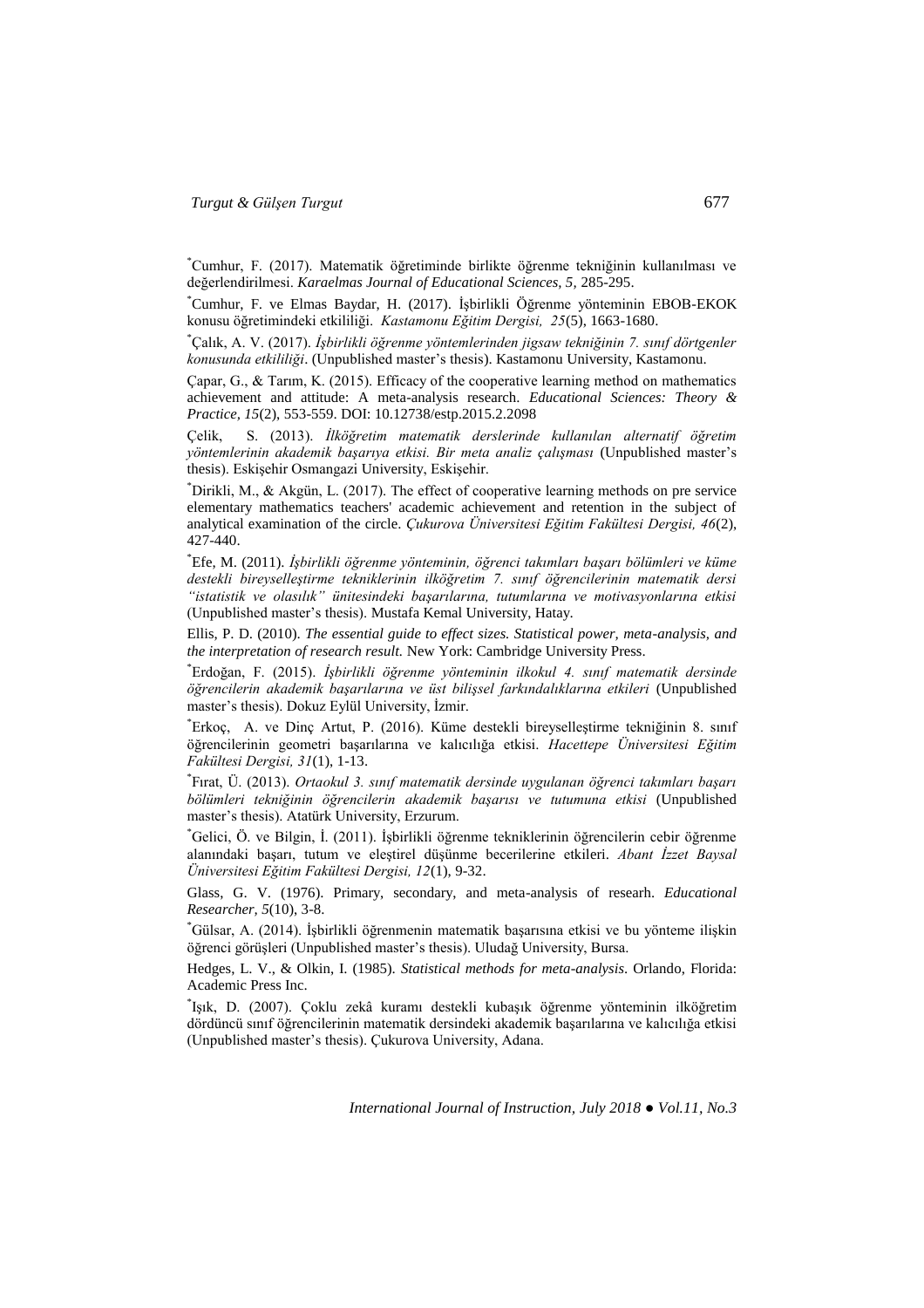\* Işık, D., Tarım, K., ve İflazoğlu, A. (2007). Çoklu zekâ kuramı destekli kubaşık öğrenme yönteminin ilköğretim 3. sınıf öğrencilerinin matematik dersindeki akademik başarılarına etkisi. *Ahi Evran Üniversitesi Kırşehir Eğitim Fakültesi Dergisi (KEFAD), 8*(1), 63-77.

\* Işık, A. ve Çelik, E. (2017). Rasyonel sayılar öğrenme alanında işbirlikli öğrenmenin akademik başarıya etkisi. *Uluslararası Eğitim Bilimleri Dergisi, 4*(11), 369-386.

\* İflazoğlu, A. (2000). Küme destekli bireyselleştirme tekniğinin temel eğitim beşinci sınıf öğrencilerinin matematik başarısı ve matematiğe ilişkin tutumları üzerindeki etkisi. *Çukurova Üniversitesi Sosyal Bilimler Enstitüsü Dergisi, 6*(6), 159-172.

Johnson, D. W., & Johnson, R. T. (1989). *Cooperation and competition: Theory and research*. Edina, MN: Interaction Books.

Johnson, D. W., & Johnson, R. T. (1994). Learning together. In S. Sharon. (Ed.), *The handbook of cooperative learning methods* (pp. 55-65). Westport, CT: Praeger Publishers.

Johnson, D. W., & Johnson, R. T. (1999). Making cooperative learning work. *Theory Into Practice, 38*(2), 67-73.

Johnson, D.W., & Johnson, R. T. (2009). An educational psychology success story: Social interdependence theory and cooperative learning. *Educational Researcher, 38*(5), 365-379.

Johnson, D.W., Johnson, R. T., & Stanne, M. B. (2000). Cooperative learning methods: A Meta-analysis. 8 8 Subat 2018 tarihinde https://www.researchgate.net/profile/David\_Johnson50/publication/220040324\_Cooperative \_learning\_methods\_A\_meta-analysis/links/00b4952b39d258145c000000/Cooperativelearning-methods-A-meta-analysis.pdf adresinden erişildi.

\*Kabuk, Ö. (2014). *İşbirlikli öğrenmeye dayalı tekniklerin öğrencilerin matematik başarısına etkisinin incelenmesi* (Unpublished master's thesis). Mehmet Akif Ersoy University, Burdur.

\*Keskin, S. ve Kılıç, D. (2016). Ortaokul 7. sınıf matematik dersinde olasılık konusunun işbirlikli öğrenme yöntemiyle öğretiminin öğrencilerin akademik başarılarına etkisi. *Atatürk Üniversitesi Sosyal Bilimler Enstitüsü Dergisi, 20*(3), 1173-1183.

\*Kılıç, R. (2007). *Webquest destekli işbirlikçi öğrenme yönteminin matematik dersindeki tutum ve erişiye etkisi* (Unpublished master's thesis). Eskişehir Osmangazi University, Eskişehir.

Lipsey, M. W., & Wilson, D. B. (2001). *Practical meta-analysis.* Thousand Oaks, CA: Sage publications.

\*Marangoz, İ. (2010). *İlköğretim 6. sınıf matematik dersi geometri öğrenme alanında işbirlikli öğrenme yönteminin öğrenci başarısı ve tutumlarına etkisi* (Unpublished master's thesis). Gazi University, Ankara.

Mertens, D. M. (2010). *Research and evaluation in education and psychology: Integrating diversity with quantitative, qualitative, and mixed methods*. USA: Sage publications.

Mullen, B., Muellerleile, P., & Bryant, B. (2001). Cumulative meta-analysis: A consideration of indicators of sufficiency and stability. *Personality and Social Psychology Bulletin, 27*(11), 1450-1462.

Olsen, R., & Kagan, S. (1992). About cooperative learning. In C. Kessler (Ed.), *Cooperative language learning: A teacher's resource book* (pp. 1-30). Englewood Cliffs, CO: Prentice Hall Regents.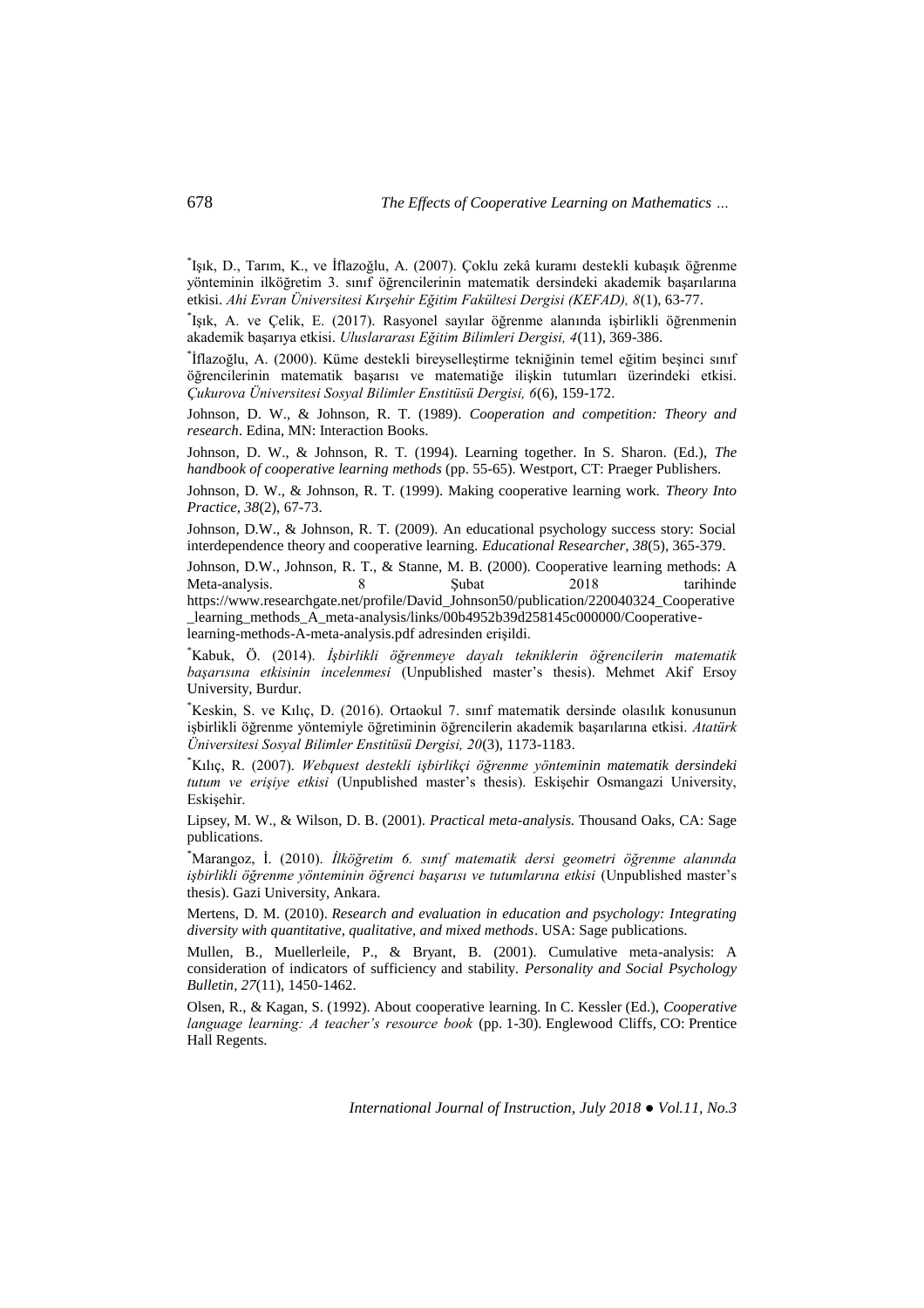\*Özdoğan, E. (2008). İşbirlikli öğrenme yönteminin ilköğretim 4. sınıf matematik öğretiminde öğrenci tutum ve başarısına etkisi: bilgisayar destekli işbirlikli öğrenme ve küme destekli bireyselleştirme tekniği (Unpublished master's thesis). Ege University, İzmir.

\*Özsarı, T. (2009). *İlköğretim 4. sınıf öğrencileri üzerinde işbirlikli öğrenmenin matematik başarısı üzerine etkisi: Probleme dayalı öğrenme (PDÖ) ve öğrenci takımları-başarı bölümleri (ÖTBB)* (Unpublished master's thesis). Ege University, İzmir.

\*Özsoy, N. ve Yıldız, N. (2004). "İşbirlikli öğrenme" yönteminin ilköğretim 7.sınıf matematik öğretiminde öğrenci başarısı üzerine etkisi. *The Turkish Online Journal of Educational Technology, 3*(3), 49-54.

\* Pesen, A. ve Bakır, B. (2016). İşbirliğine dayalı öğrenme yaklaşımının 6. sınıf öğrencilerinin matematik dersi alan konusundaki başarılarına etkisi. *Uluslararası Eğitim Programları ve Öğretim Çalışmaları Dergisi, 6*(11), 71-84.

Petticrew, M., & Roberts, H. (2006). *Systematic reviews in the social sciences. A practical guide.* Malden, MA: Blackwell Publishing.

\* Pınar, S. (2007). *"Ölçüler" konusunun eğitim teknolojileri ve işbirlikli öğrenme yöntemleriyle öğrenilmesinin öğrencilerin matematik başarılarına etkisi* (Unpublished master's thesis). Marmara University, İstanbul.

Pigott, T. (2012). *Advances in meta-analysis*. New York: Springer Science & Business Media.

Rosenthal, R. (1991). *Meta-analytic procedures for social research.* California: Sage Publication.

Richards, J. C. & Rodgers, T. S. (2001). Approaches and methods in language teaching. UK: Cambridge University Press.

\* Sarıtaş, E. (2002). İşbirlikli ve geleneksel sınıflardaki başarılı ve başarısız problem çözücülerin kullandıkları öğrenme stratejileri, tutumları ve edim düzeyleri (Unpublished doctoral dissertation). Dokuz Eylül University, İzmir.

Sánchez-Meca, J., & Marín-Martínez, F. (2010). Meta analysis. In P. Peterson, E. Baker, & B. McGaw (Eds.), *International encyclopedia of education* (Vol. 7, pp. 274-282). Oxford: Elsevier.

Sharan, S. (1994). Cooperative learning and the teacher. In S. Sharan (Ed.), *The handbook of cooperative learning methods* (pp. 336-348). Westport, CT: Greenwood Publishing Group.

Slavin, R. E. (2015). Cooperative learning in elementary schools. *Education 3-13,43*(1), 5- 14. DOI: 10.1080/03004279.2015.963370

Slavin, R. E. (1997). Co-operative learning among students. In D. Stern & G. L. Huber (Eds.), *Active learning for students and teachers* (pp. 159-173). Frankfurt am Main: Peter Lang.

Stevens, R. J. (2008). Cooperative learning and literacy instruction in middle level education. In R. M. Gillies, A. Ashman, & J. Terwel (Eds.), *The teacher's role in implementing cooperative learning in the classroom* (pp. 92-109 ). New York: Springer.

Şad, S. N., Kış, A., & Demir, M. (2017). A meta-analysis of the effect of contemporary learning approaches on students' mathematics achievement. *Hacettepe Üniversitesi Eğitim Fakültesi Dergisi, 32*(1), 209-227. doi: 10.16986/HUJE.2016017222